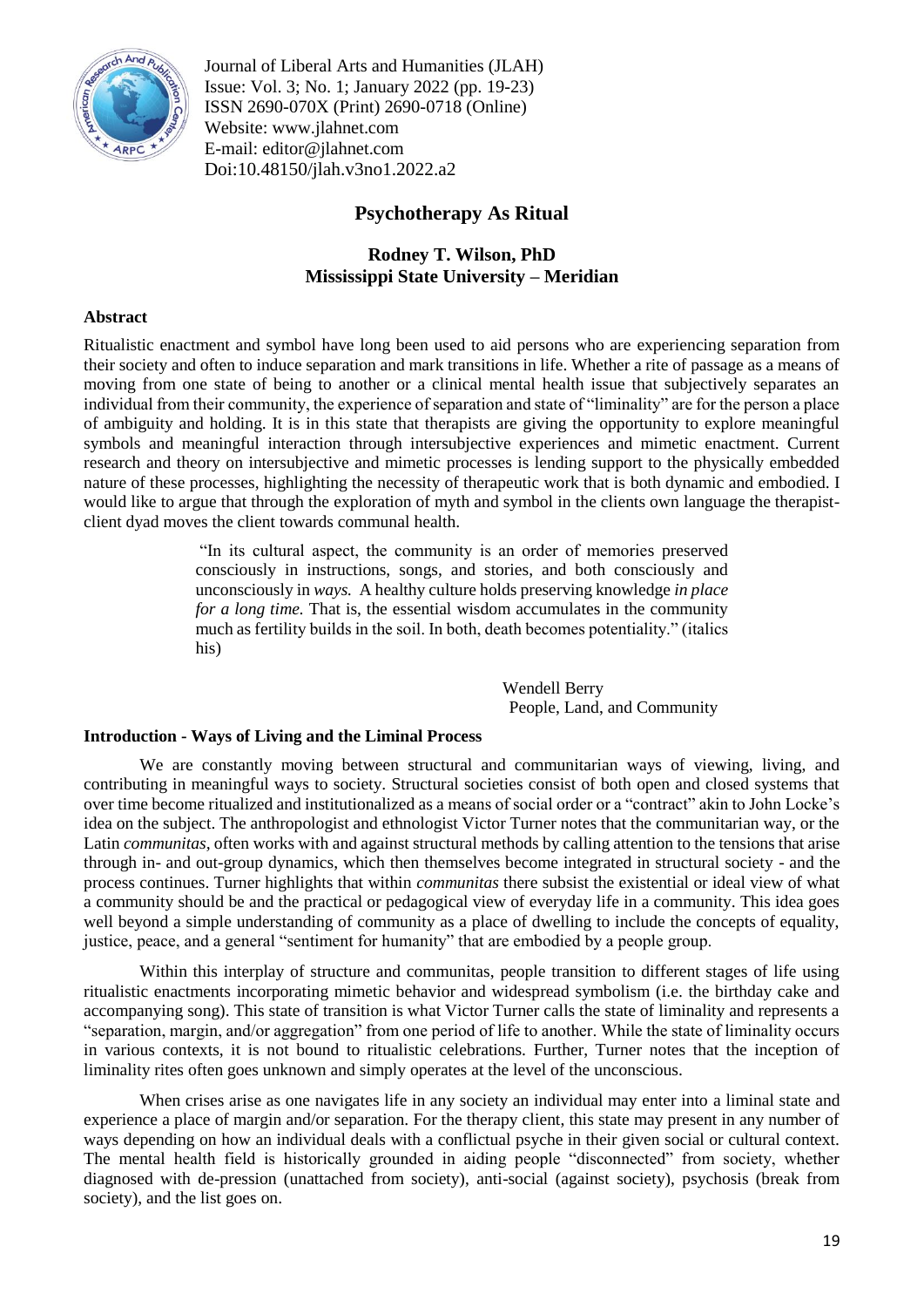Therapist's work is grounded in aiding those in liminal states considered pathognomonic to reintegrate into the social fabric. In Jung's *Man and His Symbols* (1964)*,* Joseph L. Henderson writes that the ritual aids by "forcing a symbolic death…the ritual insist upon this rite of death and rebirth… [providing] a rite of passage from one stage of life to the next." (p. 123) The liminal state in this context presents the therapist and client an opportunity to reflect upon the ritualistic activity and symbols that make up the client's own context with the hope of bringing to conscious awareness the conflictual psyche and aid in reentry into community.

#### **Ritual Process**

In studying indigenous African communities, Victor Turner highlights several ritual processes of life and tribe transition and notes the importance of symbol use within this framework. Quoting Monica Wilson on rituals, Turner notes, "Rituals reveal values at their deepest level… men express in ritual what moves them most, and since the form of expression is conventionalized and obligatory, it is the values of the group that are revealed" (Turner, p. 6). Turner goes on to highlight that while it is one thing to observe rituals in performance, it is a very different thing to find out what rituals mean to them. In order to do this, Turner notes, one must find out what symbols mean for both the culture and the individual. "Any analysis not based on some translation of the symbols used by people of that culture is open to suspicion" (p. 9).

Turner's work highlights the similarities between the liminal process and therapy as similar "sacred" spaces – allowing for deep change and exploration of deep personality structure. As noted above, the liminal process provides an "in between" state from which to work with a client in exploring their understanding of the rituals and symbols that make up their social fabric as they navigate structure and *communitas*. Through exploring the dialectical nature occurring between structural and *communitas* and the rituals that accompany them, it becomes possible to bring to conscious awareness those symbols and experiences surrounding meaningful events that are important for the client.

After 60 years of studying human nature and the process of therapy, Carl Jung noted that, "It all depends on learning the language of the individual patient and following the gropings of his unconscious toward the light… this is especially true when one seeks to interpret symbols." (1964, p. 55) This process of learning language and symbol implies a certain amount of time spent together as well as bidirectional participation. A seminal proponent of the unconscious, Jung further noted that because of the limited ability of the conscious to process all that is happening, there are "innumerable things" that move beyond the range of human understanding to lie stored in the unconscious. We therefore relie upon "symbolic terms to represent concepts that we cannot define or fully comprehend." (p. 4) Symbols thus connect what is implicit or unconscious and beyond pure reason to conscious, explicit experience.

### **Knowing and Recalling**

There is a growing body of literature regarding the unconscious and/or "tacit" ways of knowing that challenge Enlightenment ideals regarding epistemology and how we know and understand our world, including symbols and rituals. Writing in the 1950's Michael Polanyi's *Personal Knowledge* was one of the first to call attention to the subjective-personal processes that often guide "empirical" research, striking a major blow to logical positivism and the New Positivist (1962). Polanyi's task was not to undercut or discount the use of empirical science, but rather pull off the covers of our presuppositions regarding the way scientist study any phenomena. "Complete objectivity," Polanyi notes, "as usually attributed to the exact sciences is a delusion and is in fact a false idea." (Polanyi, p. 18) Although Polanyi is writing as a philosopher and chemist, his thesis and ideas relate to epistemology in a very broad sense and are quite relevant for the field of psychology. As Polanyi writes elsewhere, "For, as human beings, we must inevitably see the universe from a center lying within ourselves and speak about it in terms of a human language shaped by the exigencies of human intercourse." (p. 3) While Polanyi does not seem to be espousing a complete relativism, he is highlighting the subjective and embodied nature of human discourse, knowing, and interpretation, and the utter reliance upon human interaction and community to form and sustain that process.

Newer texts, such as Raymond Gibbs, Jr.'s (2005) *Embodiment and Cognitive Science,* brings together the growing theoretical knowledge relating to the tacit knowing (i.e. "embodiment") and modern advances in the field of cognitive science. In experiencing everyday life, Gibbs suggest, we use our entire physical body and "embodied" understanding, as opposed to an abstract understanding "separated" from the body and located in the "mind."

Even the way we describe mental and/or emotional experiences makes use of embodied-physical terms – "I stand for something," "I was being flexible," "I'm a balanced person" (Gibbs, p.2). Much of Gibbs research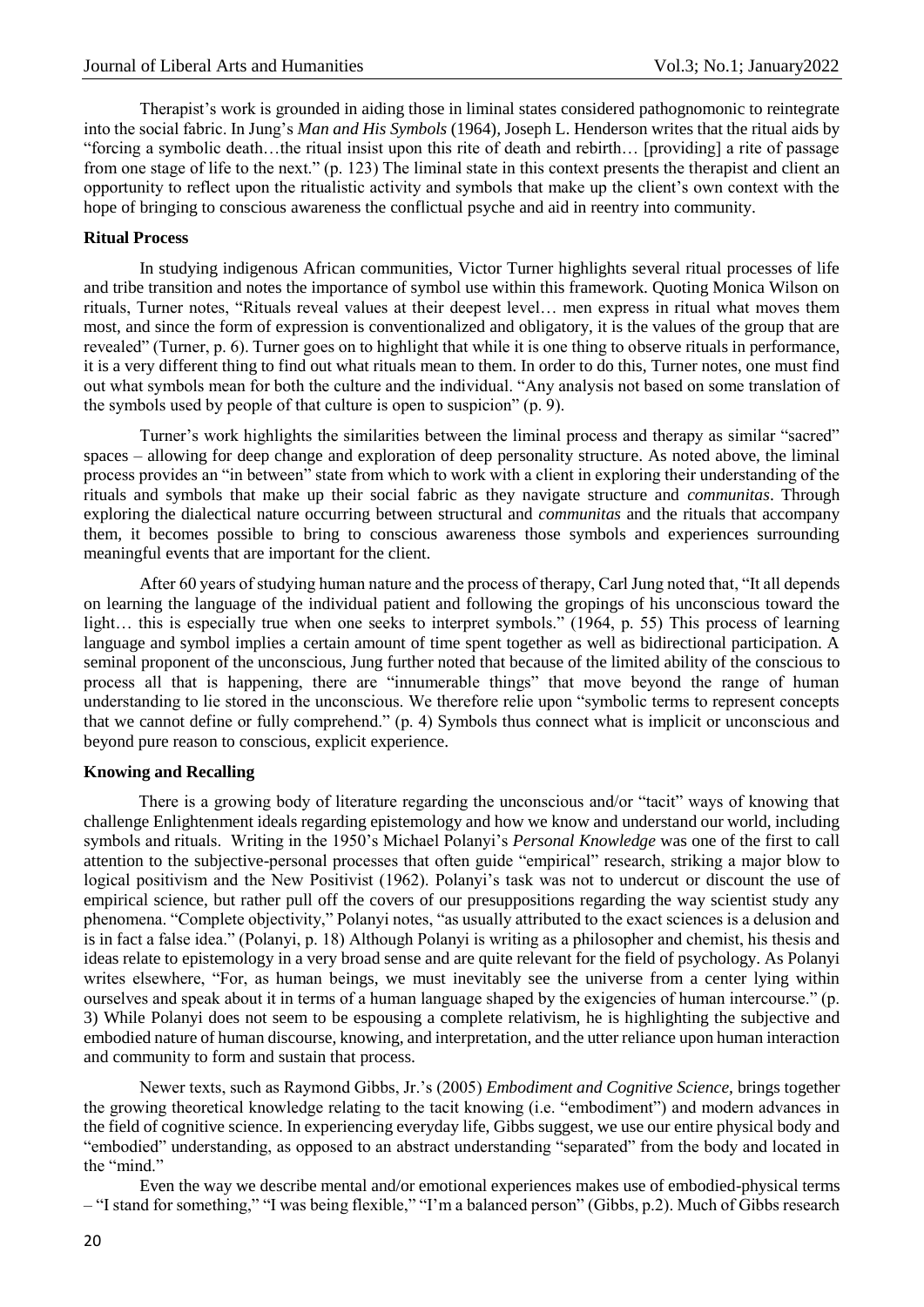on this topic has revealed the way our cognitive processes such as memory, mental imagery, and problem solving are not simply grounded in an internal computer or body-separate mind, but rather are closely linked to sensorimotor simulations. And based upon this embeddedness of knowing, Gibbs suggest that, "Bodies are not culture-free objects,

because all aspects of embodied experience are shaped by cultural processes. Theories of human conceptual systems should be inherently cultural in that the cognition that occurs when the body meets the world is inextricably culturally based. (Gibbs, p. 13)

In desiring to understand any one person's understanding of themselves and their environments, it is necessary to know their culture, their language, and how the two intermingle. Not only is language tightly bound to one's experience of reality, but language is dynamic and interactional and coincides with and shapes our unfolding experience as well as how we interpret our past.

Gibbs work on the processes of memory are also relevant. The concept of memory and how experiences get encoded have gone through many changes based upon research, imagining techniques, and neuropsychological studies. Once thought to act as a storage center that encoded experiences for later retrieval akin to a computer (with the exception of "procedural" and/or motor memory), Gibbs describes a deeply embodied basis for memory that is reliant upon both internal association areas and external cues within the environment.

Gibbs uses the case of a bartender to explain the embodied nature of memory. A bartender is inundated with multiple orders requiring varying amounts of liquids, different shaped glasses, and other garnishes and "dress-ups." Further, he or she must perform these precise actions and recipes with speed and accuracy. Studies that have compared novice and expert bartenders (Beach, 1988) demonstrate that as one progresses to an "expert" level of bartending there is a more "delicate interplay between internal and environmental factors." (Gibbs, p. 143) Expert level bartenders use persistent external cues at the time of making the drink. When the variety of glasses are replaced with uniform glasses, expert level performance drops, while the distinction between a variety of glasses and uniform glasses does not effect novice bartenders at all. Based upon this research, Gibbs concludes, "The expert has learned to transform the working environment to simplify the task that confronts the body in action." (p. 143)

Other researchers highlight similar patterns of memory. James Brewer, *et al.* (1998) demonstrated that recall of objects in a room was based upon the proximity of the objects to one another rather than their semantic relatedness. Of this study, Gibbs notes that, "People's memory for places is grounded in their embodied experience, as a perceptual symbolic form, and not in some abstract, amodal, schematic representation." (p. 143). What these researchers suggest is that memory for objects, events, faces, rituals, etc., is not a dis-embodied encoding phenomenon that is later conjured up like a computer, but rather an in-the-moment environmentally and physically mediated process that it strengthened through procedural action.

So how is this relevant for psychotherapy? Here is posited thus far; First, humans move through a life marked by rituals and symbols that provide a lexicon for meaning and communal connection. We are constantly navigating the "interplay" between in-group and out-group dynamics. Social norms are re-incorporated into the fabric of society, we learn to navigate these norms, yet feel the tension of competing or different norms (e.g. "what does it mean to be a Christian today?"). The state of liminality acts as a separation of sorts from one's context, even if sub-consciously, allowing for reflection in a time of transition and later reintegration back into ones respective society. This process is ongoing and never static. As Victor Turner writes, "each individual's life experience contains alternating exposure to structure and communitas, and to states and transitions." (p. 97) Within this state of transition symbols and meaningful rituals are learned and processed, becoming part of the dialectical interplay of structure and communitas.

The learning of symbols and rituals does not happen in a schizoid fashion, detached and in isolation. Rather, as I've suggested, symbols and rituals are learned through an embodied nature that presumes human society and interaction. The phrase, "because we are, I am" hints at this. Therefore, if we want to learn what symbols and rituals are important for any individual, we have to as both Jung and Turner suggests, learn the language of the individual in light of the society and context from which he or she is embedded through an embodied and tacit experience with the client themselves.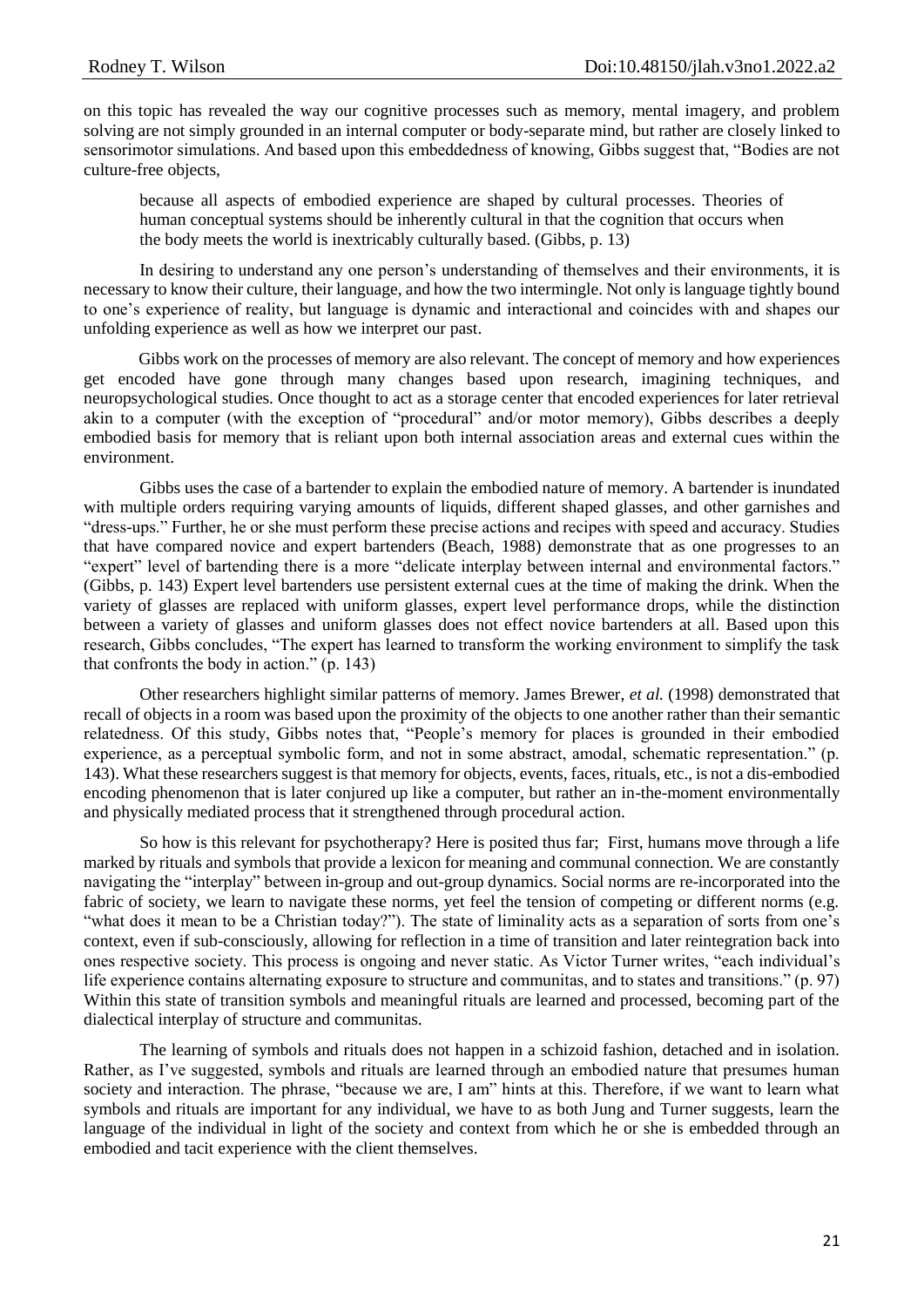Further, if a goal of the therapist is to understand the deep personality structures of the client and all that comes with it (including meaning making symbols, idols, rites, etc.), she would work to create an environment and culture that allows for enactment of behavior and allows for free association with interpretation.

#### **In Therapy**

In the area of psychotherapy, Efrat Ginot's (2009, 2011) exploration in the area of mirror neurons and intersubjective processes is beginning to reveal some of underlying brain mechanisms of the interpersonal communication process. Through the use of clinical research and case studies, Ginot has demonstrated that the brains mirror neuron system aids in mediating physical-action-understanding, imitation, and empathy and highlights that these three phenomenon taking together constitute the "intersubjective building blocks of attachment." Through attunement to the analytic process, Ginot goes on to describe how it is possible for enactment of implicit emotions and embedded ways of living in the world to come to consciousness and that the analytic environment allows for reflection and contextualization of those shared experiences. Through the process of bringing the unconscious to awareness the therapist and client move one step closer to understanding the symbols and ritual processes that make up the client's ritualistic world.

"Self-narratives" Ginot writes, "can be seen as part of neuropsychological schemas that originate from the child's efforts to give meaning to his or her interactional experiences." (2011, p. 2) Occurring in pre-verbal states for the child, intersubjective emotional states arising from the interaction of the child-caregiver relationship are encoded and provide an associative basis for self-narrative understanding (see Beebe & Lachman, 1994; Cozolino, 2006; Siegel, 2007). With the onset of language, emotions and states are embodied through interaction with others, such that "words and sentences that construe self-narratives become the cognitive representations of the implicit intersubjective world." (Ginot, 2011, p. 2) While this process is not reduced to physiology, anatomy, or biology, the process is deeply embedded in human experience and by extension deeply physical.

One of the main links of the attunement and intersubjective process is found in the neuropsychological research on mirror neurons. Although research on mirror neurons is fairly young, researchers suggest that the mirror neuron system acts as a mediator of understanding action, imitation, and empathy and does so in such a way that the brain interprets the actions through "off-line" physical action. This means that when I see a person move their hand, in understanding what it means to "move a hand" or what any particular motion means, mirror neurons are responding along with motor and pre-motor areas to give that action meaning. As mentioned, researchers suggest this process is similar for empathy. The word "empathy" literally means to not only be able to know what someone is feeling, but actually take those emotions and make them your own.

Ginot goes on to note that based upon the research of Gallese and Lakoff (2005) it is suggested that "key aspects of social cognition have become linked to brain mechanisms that evolved to enable sensory-motor imitation, namely, the mirror neuron system," thus, providing a basis for mimetic ritualization of behavior through social interaction (2011). This would also include language itself, which researchers have suggested is learned through mimetic processes and includes the neural influence of the mirror neuron system. "One can conclude, then" Ginot writes, "that language (in the form of words, concepts, images, or metaphors) derived from intersubjective attachment situations will inevitably be suffused with a wide range of sensory and affective messages." (p. 9) In therapy, this process takes time and is rarely conscious.

Ginot adds, "As automatic verbal narratives are experienced, identified, and reflected on within repeated therapeutic interactions, there is a chance for integrative and regulating processes to develop." (2011, p. 3) With verbal identification of emotional states, one is able to begin to identify those rituals, symbols, and patterns that shape who they are. This process almost never goes smoothly, Ginot adds, almost always conjuring pejorative and negative emotions. Yet, it is the "intersubjective processes embedded in the psychoanalytic process that will enable narratives to surface and repeatedly become an object of reflectiveness within a safe environment." (2011, p. 3)

Another interesting hypothesis about the mirror neuron system is that it also has the potential to "mirror" non-conscious processes. While humans are able to learn quite a bit about one another through verbal discourse, many aspects of social interaction and the intersubjective processes are deeply rooted in "unmediated affective information." (Ginot, 1998, 2001, 2007) This has implications for the therapeutic relationship.